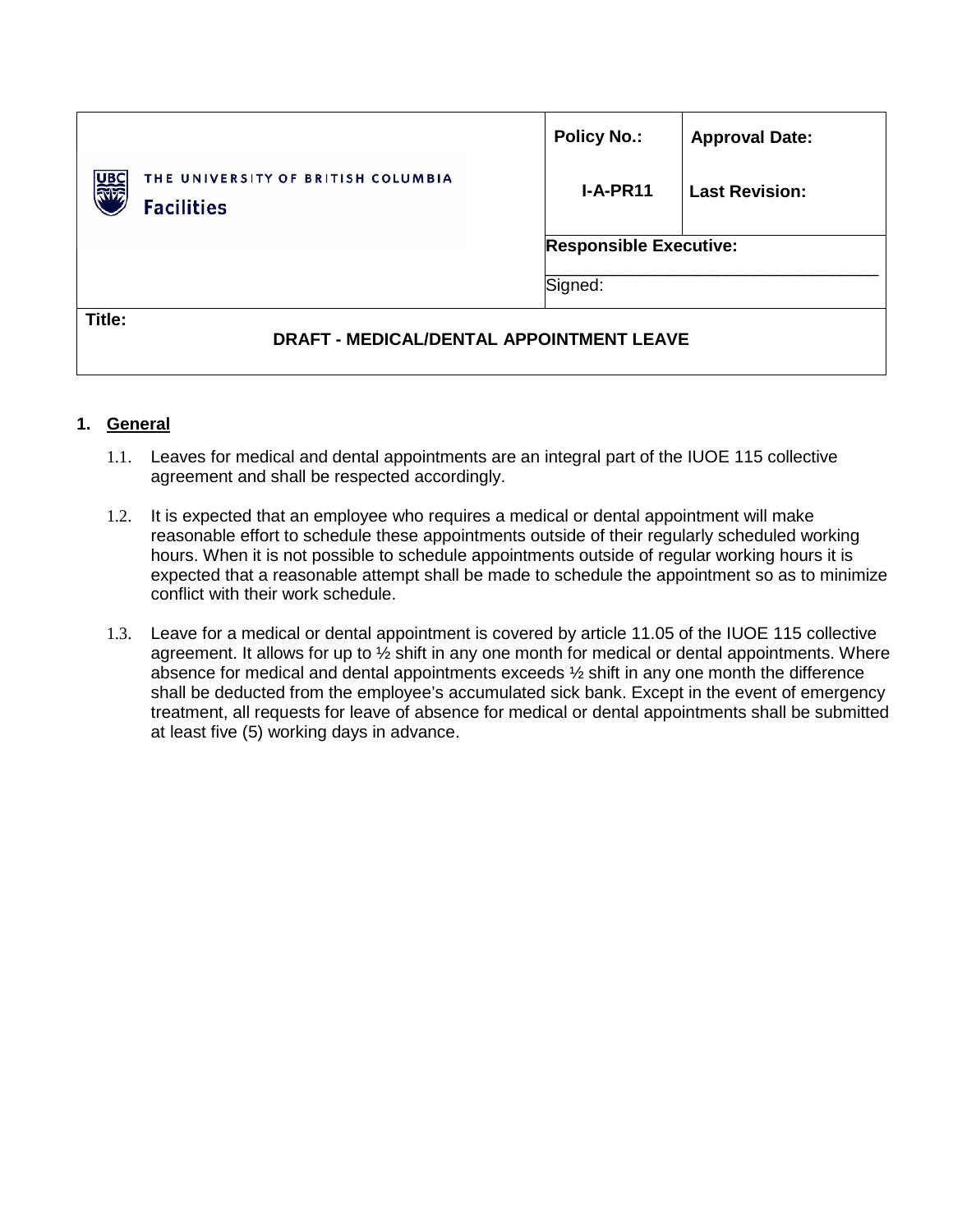## **PROCEDURE:**

This procedure is applicable to all IUOE 115 employees within the Facilities Group and is to ensure consistency in the application of article 11.05 of the current Collective Agreement in that:

- 1. all leaves for medical and dental appointments are considered in a manner that complies with the IUOE 115 collective agreement and applicable Arbitrator's awards;
- 2. In all cases, an employee is to complete the "Request Record for Leave for Medical/Dental Appointments" form (Appendix A below) and submit to their direct Management Supervisor for review. All "Request Record for Leave for Medical/Dental Appointments" forms must be completed in full and approved by the Management Supervisor prior to the leave being taken.
- 3. Each "Request Record for Leave for Medical/Dental Appointments" form is to be considered on an individual basis and approval shall not be unreasonably withheld. The Management Supervisor may seek further information from the employee to clarify the information that is contained on the form.
- 4. In the event of a routine appointment, the Management Supervisor may inquire whether an employee has reasonably tried to make the appointment outside of work hours. The Manager can ask the employee direct questions regarding their efforts for example:
	- **•** when have you tried
	- what are the normal hours of operation of your doctor
	- did you ask the receptionist if you could get an 8:00 a.m. appointment, or a 4:00 p.m. appointment, etc.

An employee is required to answer the questions, provided they are reasonable. As this is nondisciplinary, there is no entitlement to a Shop Steward.

- 5. The Management Supervisor may not contact the employee's health care provider without the consent of the employee. The employee must be given the opportunity to consult with the Union prior to contacting the health care provider.
- 6. The employee is not required to identify the nature of health concerns or to release any information about the specialist, including the discipline of the specialist.
- 7. In the case of emergency and specialist appointments where five days' notice is not possible or when reasonably requested by the Management Supervisor, employees should obtain a note from their family doctor confirming the appointment without identifying the specialist or the health need.
- 8. On an individual basis, and where reasonably necessary, the Management Supervisor will grant the employee the time for the appointment and will accept notes confirming specialist appointments afterthe-fact.
- 9. All approved requests are to be signed by the Management Supervisor; a copy placed on the employee's Payroll file and a copy given to the employee.
- 10. In the event of a denial a leave request, the Management Supervisor must use their best efforts to provide written reasons for the denial to the employee within two working days of the request being submitted. The employee must be given the opportunity to respond to the denial and if required they may consult with the Union.